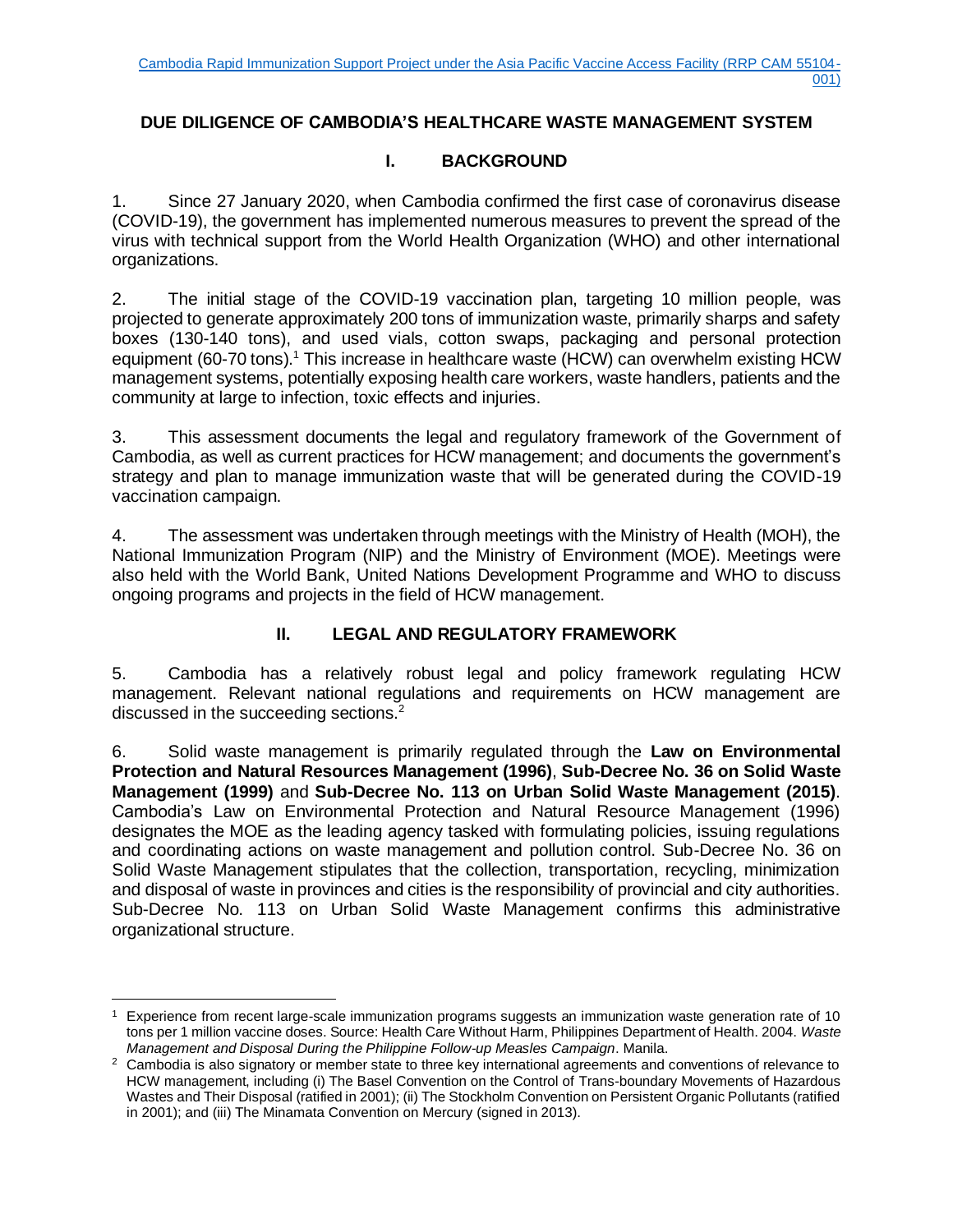7. Sub‐Decree 36 defines what fractions of solid waste classify as hazardous wastes. Infectious waste and waste from production of drugs and medicines, as well as expired drugs are classified as hazardous waste. The sub-Decree specifies that any treatment or disposal facility for hazardous waste is subject to prior approval from the MOE. Per sub-Decree, the monitoring of packing, storage, transport, recycling, treatment, and disposal of hazardous waste is the responsibility of the MOE.

8. **The Environmental Guidelines (Ordinance) on Solid Waste Management in the Kingdom of Cambodia (2006)<sup>3</sup>** issued by the MOE apply to all activities related to discarding, storage, collection, transport, recycling, treatment, composting and disposal of all kinds of solid waste. The Ordinance includes guidelines specific to HCW. The guidelines classify HCW into three categories, including general non-hazardous waste, sharp waste, and infectious waste, and provide directives on segregation, packaging, temporary storage, and treatment. The guidelines also specify HCW monitoring requirements at point of production, during transport, and at point of treatment/disposal. According to the guidelines, three treatment options are possible for HCW, including incineration, disinfection, and sterilization. The type of treatment also affects acceptable disposal options. The disposal in landfills of untreated HCW including sharp waste and infectious waste is not permitted.

9. The MOE issued in 2016 the **Guidelines on Urban Solid Waste Management** specifically for the design and operation of landfills to help address the problems brought about by operation of open dumpsites.<sup>4</sup> The guidelines prescribe the criteria on site selection that takes into consideration distance to receptors, hydrology of the area, cell design, drainage system, and economic value or use of the land. As compared to international standards, the Cambodian guidance is most stringent for distance to housing (1km) and depth to ground water (>3m).

10. MOE is currently preparing a **sub-Decree on hazardous waste management**, which covers HCW. The sub-Decree is expected to be finalized in 2022.

11. In addition to MOE, the MOH also plays a central role in setting regulations for HCW management. MOH provides the legal framework for managing the environmental and social risks in the health sector, and issues regulations relating to HCW management through sub-Decrees and technical guidelines on waste segregation, collection, storage, transportation, treatment, and disposal.

12. In 2008, MOH issued the **Regulation (***Prakas***) on Healthcare Waste Management in Cambodia**. <sup>5</sup> The *Prakas* provides definitions of all categories of HCW; the requirements for the identification, labelling and classification of HCW; and technical requirements for segregation, collection, storage, handling, transportation, treatment, and disposal of all categories of wastes generated from healthcare establishments in Cambodia. Based on Article 18 of the *Prakas*, treatment and disposal of HCW may be through high temperature incineration, <sup>6</sup> sterilization chemical treatment, dry and wet treatment, microwave, landfilling, or inertization and encapsulation. The emissions from incineration must comply with the maximum allowable discharge levels of particulate matter and the maximum allowable concentration of hazardous substance in ambient air in accordance with MOE Sub-Decree ANK/BK No. 42 (July 2000) on the

<sup>3</sup> MOE. 2006. *Environmental Guidelines on Solid Waste Management in the Kingdom of Cambodia*. Phnom Penh.

<sup>4</sup> MOE. 2016. *Guidelines on Urban Solid Waste Management*. Phnom Penh.

<sup>5</sup> MOH. 2008. *Prakas on Health-Care Waste Management in Cambodia*. Phnom Penh. A "prakas" is comparable to a proclamation or declaration that is a ministerial or inter-ministerial decision signed by the relevant minister(s).

<sup>6</sup> Emissions from incineration must comply with MOE Sub-Decree ANK/BK No. 42 (July 2000) on the control of air pollution and noise disturbance.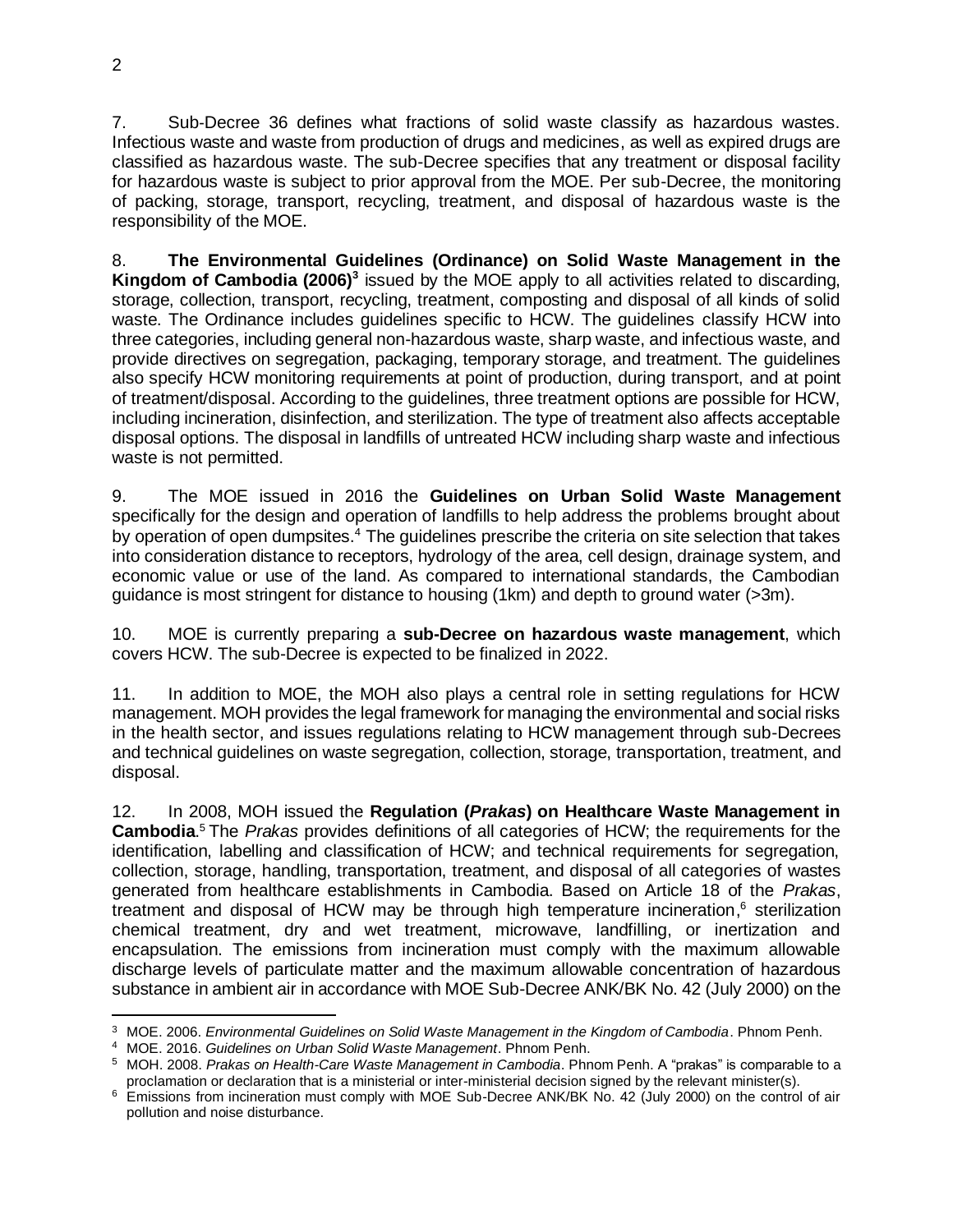control of air pollution and noise disturbance. Per sub-Decree, incinerators should be designed with combustion temperature ranging from  $800^{\circ}$ C–1200 $^{\circ}$ C.

13. In 2012, MOH issued the **Technical Guideline on Healthcare Waste Management (2012)** with technical assistance of the WHO. <sup>7</sup> The guideline operationalizes the MOH *Prakas* on Healthcare Waste Management (2008), as well as the MOE Law on Environmental Protection and Natural Resource Management (1996) and its Sub-Decree 36 on Solid Waste Management  $(1999)$ . It defines subcategories of HCW,<sup>8</sup> and provides technical specifications for specific components of HCW management, including (i) segregation, packaging, labelling and temporary storage for HCW; (ii) HCW transportation; (iii) local pre-treatment and/or disposal; and (iv) treatment and safe disposal (landfilling). MOH has requested support from the Asian Development Bank (ADB) to update the Technical Guideline. Such support will be provided through the Health Security Project (Additional Financing), approved by ADB in October 2021.

14. **The National Guidelines for Infection Prevention and Control (IPC) in Health Facilities (2017)** issued by MOH provide detailed measures and procedures for standard precautions, transmission-based precautions, and specific procedures for managing patients in isolation unit/centers.<sup>9</sup> The guidelines also specify requirements for safe HCW handling and storage within health care facilities (HCFs), in line with the MOH Technical Guideline on Healthcare Waste Management (2012). The national guidelines are consistent with WHO's guidelines for IPC in health facilities.

15. MOH is in the process of developing and rolling out its first **healthcare accreditation system** with support of United States Agency for International Development. <sup>10</sup> The road map for the accreditation system was completed in May 2019, and the Cambodian Accreditation Standards (CHAS) was completed in November 2020. Certification of Accreditation Coordinators and Certifying Surveyors is ongoing. Around 20 hospitals (including 13 public and 7 private hospitals) are currently being prepared to meet the CHAS. One of the critical accreditation criteria is the establishment and maintenance of facility-adapted policy and procedures on hazardous materials and healthcare waste management as part of the Environmental Safety and Security Standards of the CHAS.<sup>11</sup>

# **III. CURRENT PRACTICES IN HEALTHCARE WASTE MANAGEMENT**

16. The public health network in Cambodia comprises more than 1,400 health facilities, including (i) 9 national hospitals in Phnom Penh providing high-level tertiary care; (ii) 24 provincial and 92 district referral hospitals (RH) providing clinical services at three levels;<sup>12</sup> and (iii) 1,229 health centers providing primary health and basic clinical services.<sup>13</sup> According to the National Deployment and Vaccination Plan (NDVP) and subsequent updates (hereinafter referred to as the Vaccination Plan), COVID-19 vaccines have been primarily delivered through the nine national hospitals, the provincial and district RHs and the health centers. In addition, vaccinations

<sup>7</sup> MOH. 2011. *Technical Guidelines on Healthcare Waste Management*. Phnom Penh.

<sup>8</sup> Including: infectious waste, pathological waste, sharp waste, pharmaceutical waste, genotoxic waste, chemical waste, waste with high content of heavy metals, pressurized containers and radioactive waste

<sup>9</sup> MOH. 2017. *National Guidelines for IPC in Health Facilities*. Phnom Penh.

<sup>&</sup>lt;sup>10</sup> Through the United States Agency for International Development-funded Enhancing Quality of Healthcare Activity project.

<sup>11</sup> MOH. 2020. *Cambodia Hospital Accreditation Standards Manual*. Phnom Penh.

<sup>12</sup> Hospitals are categorized as *complementary package of activities levels 1 to 3* based on the mix of clinical services, number and composition of staff, number of beds, standard drug kit, standard medical equipment.

<sup>13</sup> MOH. 2021. *National Deployment and Vaccination Plan For COVID-19 Vaccines – National Immunization Program*. Phnom Penh.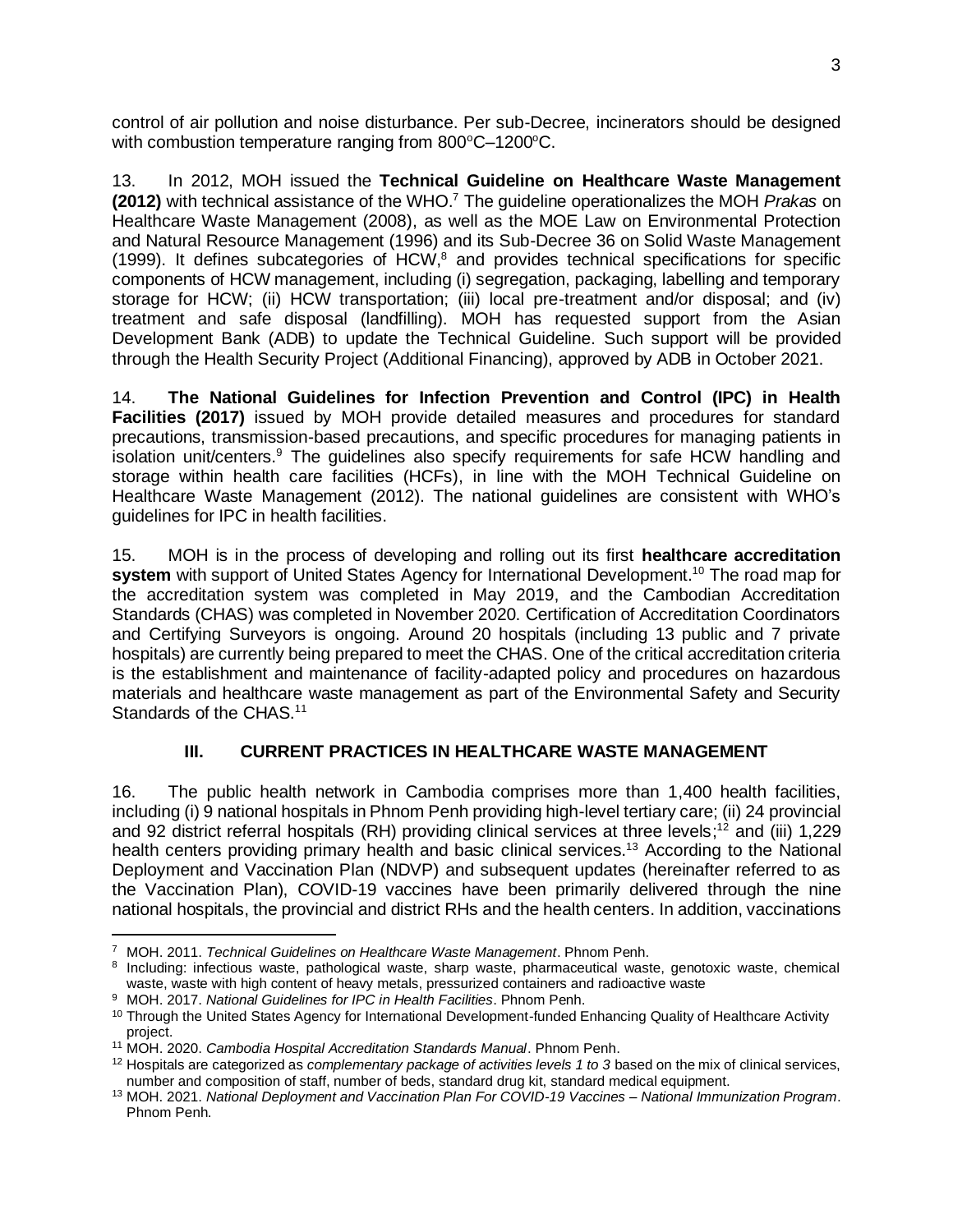are also carried out using mobile clinics at temporary operational district (OD) vaccination centers as determined by the Ad-hoc Commission for COVID-19 Vaccination (ACC). The following sections review current practices regarding HCW management in Cambodia, with a special focus on those facilities primarily involved in the COVID-19 vaccination campaign.

17. HCW management capacities and practices depend on the location and the type of HCFs. In Phnom Penh, HCFs segregate HCW in accordance with the MOH Technical Guideline on HCW management, with off-site treatment and disposal. HCW collection and treatment is currently handled by the Medical Waste Management Unit (MWMU) of Red Cross Cambodia, which was established in 2009 to provide collection, transportation, treatment and final disposal services to the HCFs in the city through service contracts with the HCFs.<sup>14</sup> MWMU collects the segregated and stored HCW from HCFs and transports it to the incineration plant adjacent the city's Dangkor landfill site (built in 2009 with assistance from Japan International Cooperation Agency). At the MWMU treatment facility, HCW is incinerated at up to 1,200 °C, with residues disposed in a segregated pit at the Dangkor landfill. MWMU operates as a private service provider and generates revenue through the 2,214 service contracts with HCFs. The HCW management system in Phnom Penh is considered relatively robust by MOH and MOE.

18. Outside of Phnom Penh, HCWM has historically been more problematic, with several HCFs (especially CPA-1 and CPA-2 RHs and health centers) either burning their HCW in simple, low-temperature on-site incinerators, or - given the absence of licensed HCW transporters and treaters<sup>15</sup> - mixing it with general waste which is eventually dumped in uncontrolled landfills. Technical specifications for those on-site incinerators do not meet the standards for temperature (800-1,200 °C), and none has the necessary operating license from MOE.<sup>16</sup> Landfills usually lack control, are poorly managed and may pose a significant risk to the environment and possibly to public health. To this day, there are no landfills with dedicated areas where hazardous waste including HCW could be safely disposed.<sup>17</sup> The government is in the process of constructing improved landfills for municipal waste disposal in several cities, including with support of the  $ADB.<sup>18</sup>$ 

19. The situation is slightly different for waste generated during immunization campaigns, including the ongoing COVID-19 vaccination campaign. Sharps and syringes are collected in safety boxes.<sup>19</sup> HCFs with on-site treatment facilities treat such waste on-site and dispose residues together with municipal solid waste. In HCFs that lack on-site treatment systems, immunization waste including used syringes and vials is collected in safety boxes provided by the

<sup>14</sup> Decision on creation of MWMU, No. 96 of Red Cross Cambodia (2009).

<sup>15</sup> The MOH Technical Guidelines on Healthcare Waste Management (2012) specify that HCW transport from HCF to an offsite treatment facility is subject to special permits by the Ministry of Environment.

<sup>&</sup>lt;sup>16</sup> According to the MOH Technical Guidelines on Healthcare Waste Management (2012), HCW treatment and disposal facilities are subject to special permits by MOE (Section 3.12), the issuance of which is subject to submission of acceptable Standard Operating Procedures (SOPs), Emergency Response Plans (ERP) and Contingency Plans (CP).

<sup>&</sup>lt;sup>17</sup> Director of Hazardous Waste Department, Ministry of Environment (personal communication on 26 February 2021).

<sup>&</sup>lt;sup>18</sup> ADB has been and is currently supporting the Government of Cambodia in constructing improved landfills in several cities, including in Kep (through the Second Greater Mekong Subregion Tourism Infrastructure for Inclusive Growth Project); Kampot (through the Second Greater Mekong Subregion Corridor Towns Development Project); Kampong Cham, Kratie and Stung Treng (through the Fourth Greater Mekong Subregion Corridor Towns Development Project); Pursat and Kampong Chhnang (through the Integrated Urban Environmental Management in the Tonle Sap Basin Project); and Serei Soaphoan, Stung Saen and Battambang (through the Second Urban Environmental Management in the Tonle Sap Basin Project). Improved landfills are currently being considered in Bavet and Poipet under the proposed Livable Cities Investment Project.

<sup>19</sup> Based on meeting with MOH (February 26, 2021), one safety box with capacity of 5 liters can accommodate about 200 used syringes.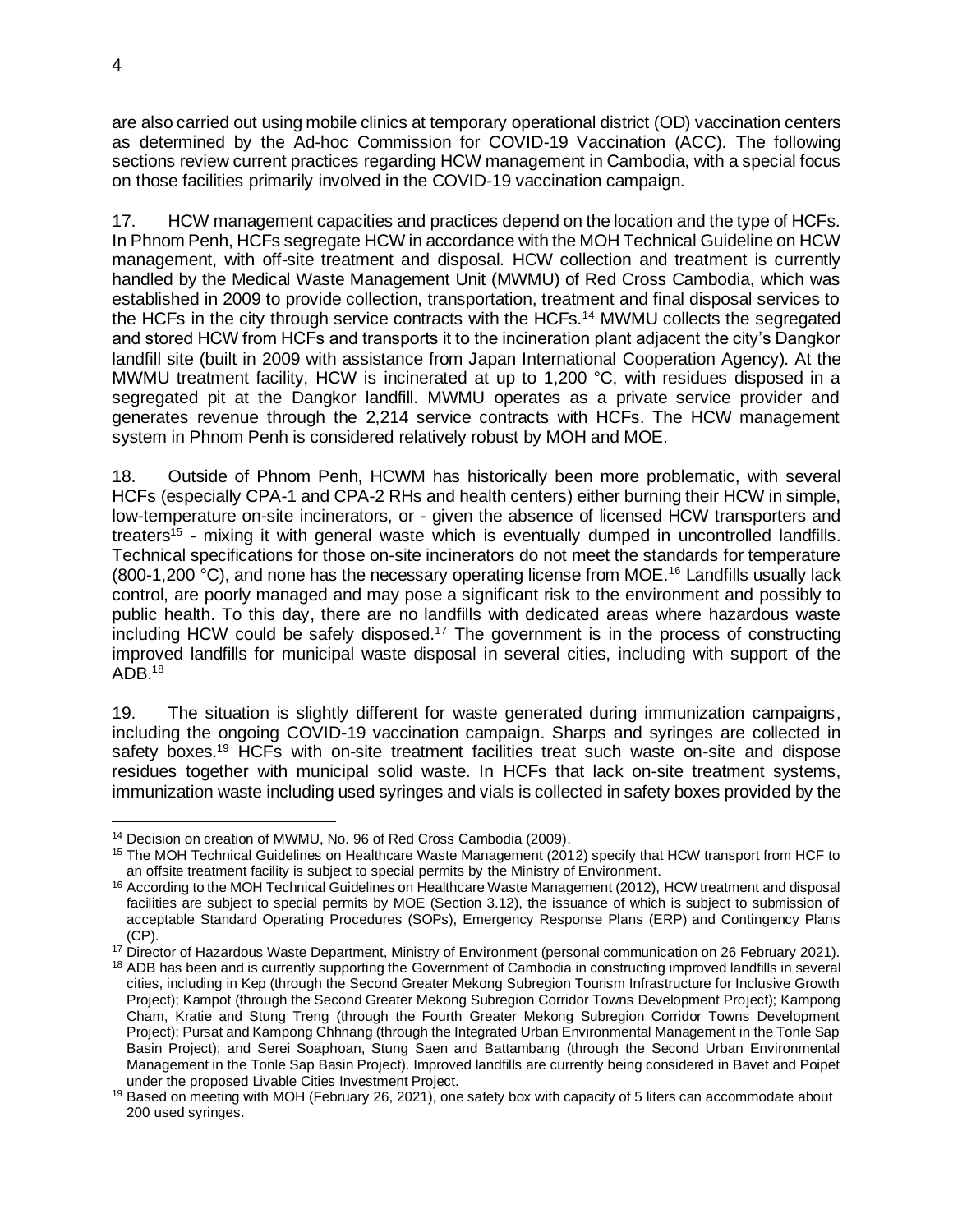Operational District (OD) to the HCF when these collect vaccines at OD drugstores. Full safety boxes are returned by HCF to the OD who processes the collected sharps in incinerators or other treatment facilities available at RHs. The OD issues a new safety box to the HCF only after receiving the filled safety box from the HCF. This system is also applied for temporary OD vaccination centers.

20. In recent years, MOH has taken strong action to address shortcomings and regional disparities in HCW service coverage through a series of programs and projects supported by international development partners.

21. Between 2017 and 2021, advanced HCW incinerators were installed in 25 provincial and district RHs with support of the Global Fund. Through the Greater Mekong Subregion Health Security Project financed by ADB and the Health Equity and Quality Improvement Project cofinanced by the World Bank and the governments of Australia, Germany and the Republic of Korea, state-of-the-art, integrated HCW treatment systems were installed in 50 RHs in 2020 alone (see list in Appendix 1).<sup>20</sup> The systems allow for on-site conversion of bio-hazardous HCW including sharps into ordinary municipal waste. The waste is sterilized using microwaves, reducing its volume by more than 80% and its weight by 25%. A standard operating procedure (SOP) was developed by the equipment supplier, who also provided training to hospital personnel on waste segregation, storage, treatment equipment operation. The Heath Security Project (Additional Financing) approved by ADB in October 2021 will provide 42 additional HCW treatment systems to those provincial and district RHs with no or limited access to treatment systems (Appendix 1).<sup>21</sup>

22. In Phnom Penh, four microwave-based HCW treatment equipment has been installed and capacity building support is being provided to two COVID-19 designated hospitals through the Proper and Safe Treatment of Medical Waste to Prevent COVID-19 Project implemented by United Nations Development Programme and financed by the government of the People's Republic of China.<sup>22</sup>

### **IV. GOVERNMENT'S PLAN TO ENSURE ADEQUATE MANAGEMENT OF IMMUNIZATION WASTE FROM COVID-19 VACCINATION**

23. The vaccination plan has outlined immunization waste management requirements and procedures. Vaccination is provided at pre-defined sites only, including national hospitals, provincial and district RHs, health centers and temporary OD vaccination centers. HCF directors and vaccination site supervisors are responsible for all matters of vaccine deployment and vaccination in their facility, including immunization waste management. All healthcare workers involved in COVID-19 vaccination have to follow all the precautions set by the MOH, including precautions mentioned in the National Guidelines on Vaccination Safety and Waste and Disposal Management System for Vaccination Program.

24. Each provincial health department (PHD) has provided the NIP an inventory of high temperature incinerators and other immunization waste treatment systems (see inventory in Appendix 1). Participating RHs, health centers and temporary OD vaccination centers without onsite treatment system are required to coordinate with nearby RHs that have an on-site treatment

<sup>&</sup>lt;sup>20</sup> ADB. [Greater Mekong Subregion Health Security Project;](https://www.adb.org/projects/48118-002/main) and World Bank. Cambodia – Health Equity and Quality [Improvement Project.](https://www.worldbank.org/en/news/loans-credits/2016/05/19/cambodia-health-equity-and-quality-improvement-project)

<sup>&</sup>lt;sup>21</sup> ADB. Cambodia: Greater Mekong Subregion Health Security Project (Additional Financing) Accessibl[e here.](https://www.adb.org/projects/48118-005/main)

 $22$  Including Khmer-Soviet Friendship Hospital (2) and National Maternal and Child Health Hospital (2).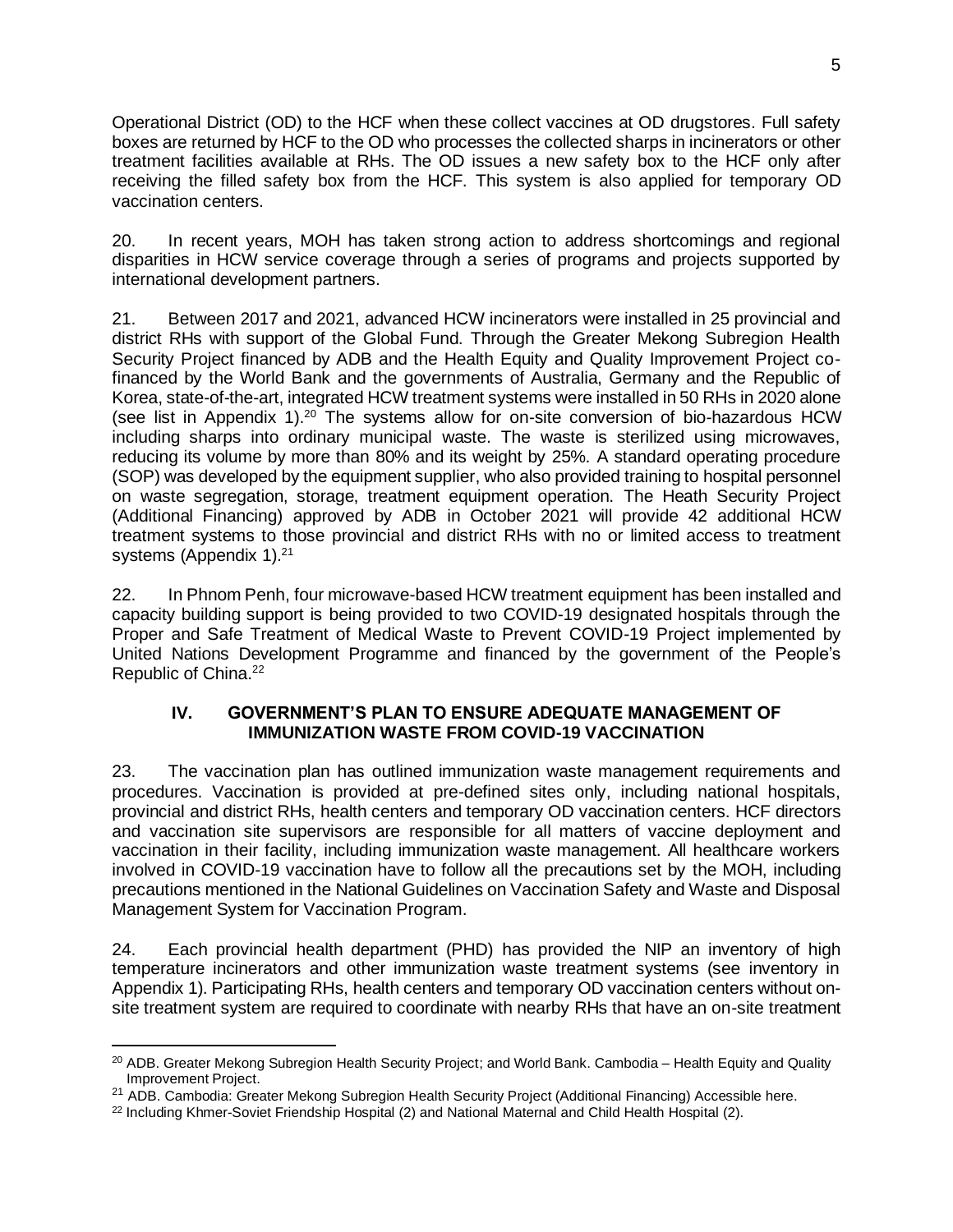system. SOP for COVID-19 immunization waste management has been prepared and disseminated to all vaccination teams through training events (para 28).

25. Each vaccination site is required to comply with the following, as defined in the vaccination plan:

- Directors of RHs and health centers, and the officials in charge of the temporary OD vaccination centers shall be responsible to ensure proper collection and disposal of HCW in accordance with the SOP and with the guidance from sub-commissions for Capital/Provinces and the PHDs;
- New safety boxes shall be supplied by the PHD and/or OD drugstores together with new vaccines;
- The full safety boxes must be stored and safe temporary storage sites, before being incinerated or treated at pre-identified sites and as per established practice as soon as possible after vaccination;
- The process of collection, storage, treatment and disposal shall be monitored by the vaccination site supervisors and reported to OD Health Offices.
- Sub-commissions for Capital/Provinces, Directors of PHDs OD Health Offices shall be equipped with sufficient means and resources to collect, store and destroy postvaccination wastes for those sites without treatment capacities.

26. **Organization, Staffing.** The nationwide COVID-19 vaccination deployment is led, managed, and coordinated by the ACC, established by Royal Government Decision Nº37. SSR, dated 17 March 2021, with the composition from line ministries, institutions, units and the 25 capital and provincial administrations. Sub-commissions have also been established in the spirit of the above-mentioned Decision to manage and administer the COVID-19 vaccination work in accordance with the roles set out in the directive of the line ministries and institutions in coordination with ACC and other relevant partners. The ACC sub-commissions are required to cooperate and coordinate with the NIP and the PHDs in mobilizing additional human resources and organizing training courses. Each OD selects a vaccination team leader from the OD office and assigns vaccination teams. The team leader is responsible to ensure the vaccines and supplies, and immunization safety at vaccination sites including HCW management. Provincial coordinators (2-5 per province) are assigned to work with the team leaders.

27. At vaccination sites, vaccination teams consisting of at least 10 members are established. These consist of a head of the vaccination team, a physician, a nurse, two vaccination staff, two data processing staff, and three support staff. Each facility also assigns staff in charge of HCW management.

28. **Training.** NIP, with the support from development partners, conducted training workshops in February and March 2021. These trainings included Training of Trainers at national level for PHD and OD staff for the COVID-19 vaccination campaign. Subsequently, central NIP, PHD and partners have assisted ODs to conduct planning and training workshops with national hospital, provincial and district RH, health center and temporary OD vaccination site staff.

29. **Monitoring and Reporting.** The vaccination plan clearly outlines monitoring and reporting requirements. The Sub-commission on Monitoring and Evaluation of the ACC is responsible for establishing and launching an online monitoring and reporting system throughout the country. Daily, weekly and monthly vaccination result reports from each site across the ODs, capital/provinces and the country will be generated, compiled, and checked for accuracy. The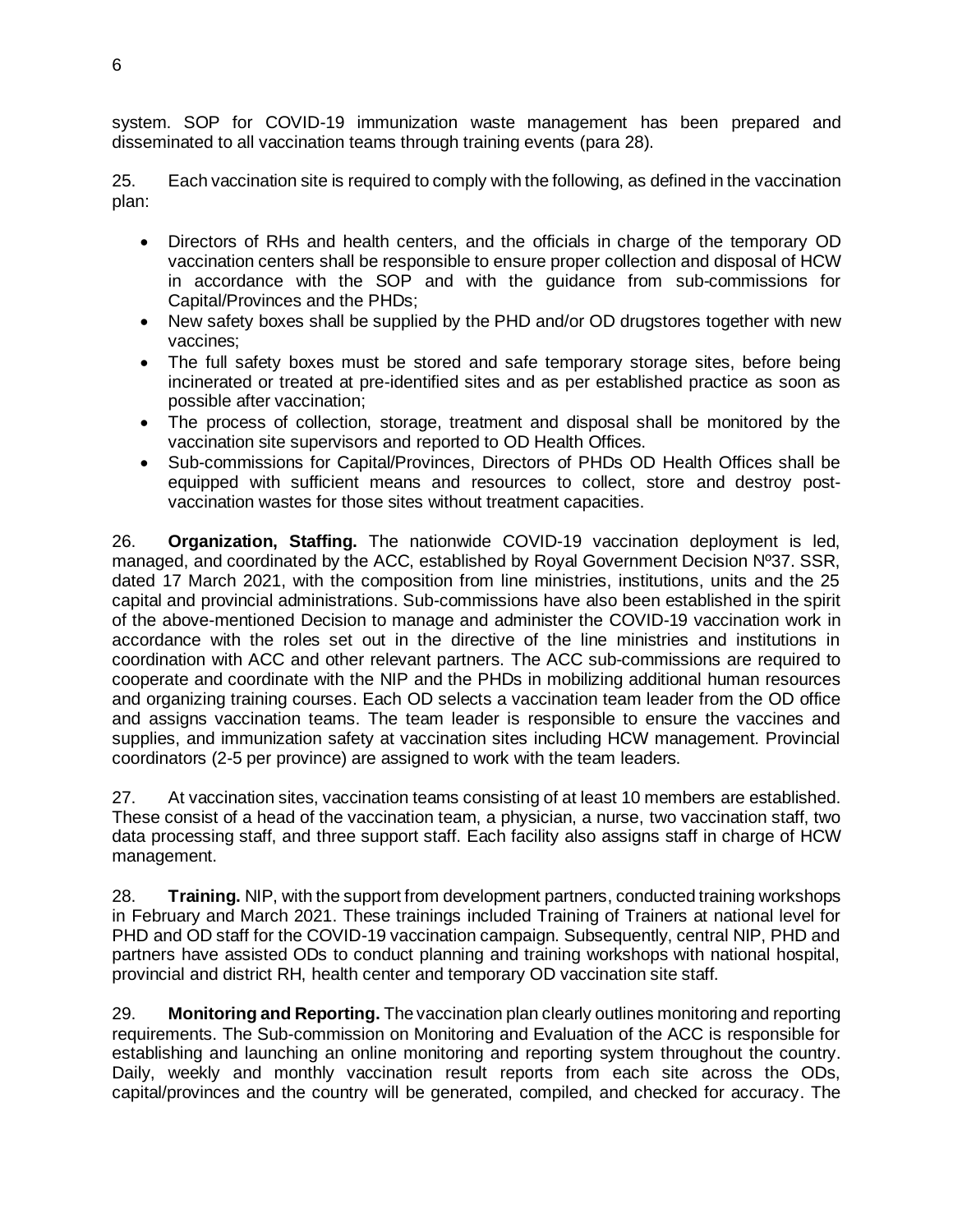evaluation of the COVID-19 vaccination deployment will be conducted by the ACC Subcommission on Monitoring and Evaluation in collaboration with the NIP and other stakeholders. Furthermore, a Post Introduction Evaluation (PIE) financed by ADB will be conducted in 2022 using the New Vaccine PIE Tool.<sup>23</sup> The PIE will, among others, assess and report on injection safety and waste management. NIP will organize a dissemination workshop after completing the vaccination campaign and PIE in the country. The workshop will encompass head of PHDs, focal persons from selected ODs, and core partners. A detailed performance report, which will cover waste management including challenges and lessons learned, will be prepared and disseminated by NIP in the framework of the PIE.

### **V. CONCLUSION**

30. Cambodia has a robust regulatory and policy framework for HCW management which is continuously being enhanced to align with international good practice. MOH has taken strong action to enhance HCW management capacities throughout the country, primarily through support of development partners including ADB. According to the latest inventory of HCW treatment facilities, most CPA-3 and CPA-2 RHs have access to advanced HCW treatment facilities, with capacities still limited in CPA-1 RHs and health centers. These gaps will be further reduced through the Health Security Project Additional Financing, approved in October 2021.

31. Immunization waste management requirements and responsibilities are outlined in the vaccination plan which are based on Cambodia's well-established system of waste management resulting from routine immunization programs at health facilities. Each facility participating in the COVID-19 immunization program is required to comply with these requirements. COVID-19 vaccinations are primarily conducted in national hospitals, provincial and OD RHs where HCW management capacities are higher, also as a result of recent efforts to increase HCW treatment capacities in those facilities.

32. Health centers and temporary OD vaccination sites have established immunization waste collection systems in accordance with established and tested protocols for routine immunization campaigns. Immunization waste is collected in safety boxes provided by the ODs. Full safety boxes are returned to the ODs for further processing in incinerators or other treatment facilities available at RHs.

33. Based on the assessment, the government's plan of action and current practices indicates that the incremental waste from the roll-out of the COVID-19 vaccination program is being effectively managed through implementation of the waste management requirements defined in the vaccination plan. This will be further verified via the WHO New Vaccine PIE Tool and reported by NIP through workshops and the PIE report.

<sup>23</sup> World Health Organization. 2010. *New Vaccine Post-Introduction Evaluation (PIE) Tool*. Geneva.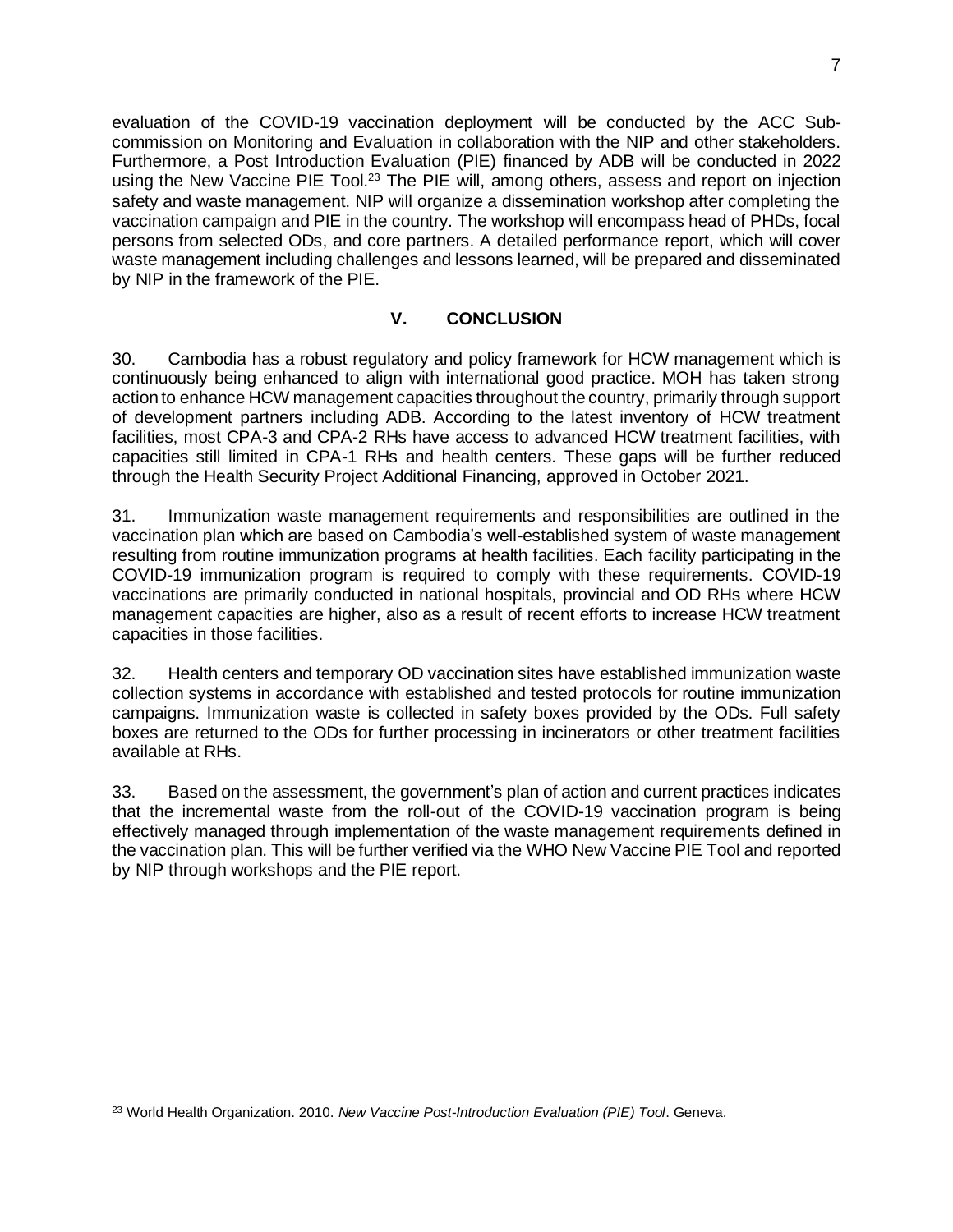|                |                             |                               | <b>Hospital location</b>   |       | <b>Sterilwave (SW-</b><br>100) supplied by |                | Incinerators (MP-100)<br>supplied by |                       |
|----------------|-----------------------------|-------------------------------|----------------------------|-------|--------------------------------------------|----------------|--------------------------------------|-----------------------|
|                | <b>Province</b>             |                               |                            | Level | ADB*<br>(2020)                             | WB**<br>(2020) | <b>Global</b><br><b>Fund</b>         | <b>Year installed</b> |
|                |                             | $\mathbf 1$                   | PRH Mongkul Borey          | CPA-3 | $\mathbf{1}$                               |                |                                      |                       |
|                |                             | $\overline{2}$                | Poipet                     | CPA-2 | $\mathbf{1}$                               |                |                                      |                       |
|                |                             | 3                             | O Chrov***                 | CPA-1 |                                            |                |                                      |                       |
|                |                             | 4                             | <b>Malay Santepheap***</b> | CPA-1 |                                            |                | $\mathbf{1}$<br>2020                 |                       |
| 1              | <b>Banteay Mean</b><br>Chey | 5                             | Preah Net Preah            | CPA-1 |                                            |                |                                      |                       |
|                |                             | 6                             | <b>Phnom Srok</b>          | CPA-1 |                                            |                |                                      |                       |
|                |                             | $\overline{7}$                | <b>Thmor Pouk</b>          | CPA-2 | $\mathbf{1}$                               |                |                                      |                       |
|                |                             | 8                             | Svay Chek***               | CPA-1 |                                            |                |                                      |                       |
|                |                             | 9                             | <b>Serey Sophorn</b>       | CPA-1 |                                            |                |                                      |                       |
|                |                             | 10                            | <b>Thmor Kol***</b>        | CPA-1 |                                            |                |                                      |                       |
|                |                             | 11                            | Bovel***                   | CPA-1 |                                            |                |                                      |                       |
|                |                             | 12                            | Mong Russey                | CPA-2 | $\mathbf{1}$                               |                |                                      |                       |
| $\overline{2}$ | Battambang                  | 13                            | Sampov Loun                | CPA-2 | $\mathbf{1}$                               |                |                                      |                       |
|                |                             | CPA-3<br>14<br>PRH Battambang | $\mathbf{1}$               |       |                                            |                |                                      |                       |
|                |                             | 15                            | Roka                       | CPA-1 |                                            |                |                                      |                       |
|                |                             | 16                            | Ek Phnom***                | CPA-1 |                                            |                |                                      |                       |
|                |                             | 17                            | Chamkar Leu                | CPA-2 |                                            | 1              |                                      |                       |
| 3              | Kampong Cham                | 18                            | Cheung Prey                | CPA-2 |                                            | $\mathbf{1}$   |                                      |                       |
|                |                             | 19                            | PRH Kampong Cham           | CPA-3 |                                            | $\mathbf 1$    | $\mathbf{1}$                         | 2020                  |

#### **Appendix: Inventory of Referral Hospitals Equipped with Advanced Healthcare Waste Treatment Equipment (Status November 2021)**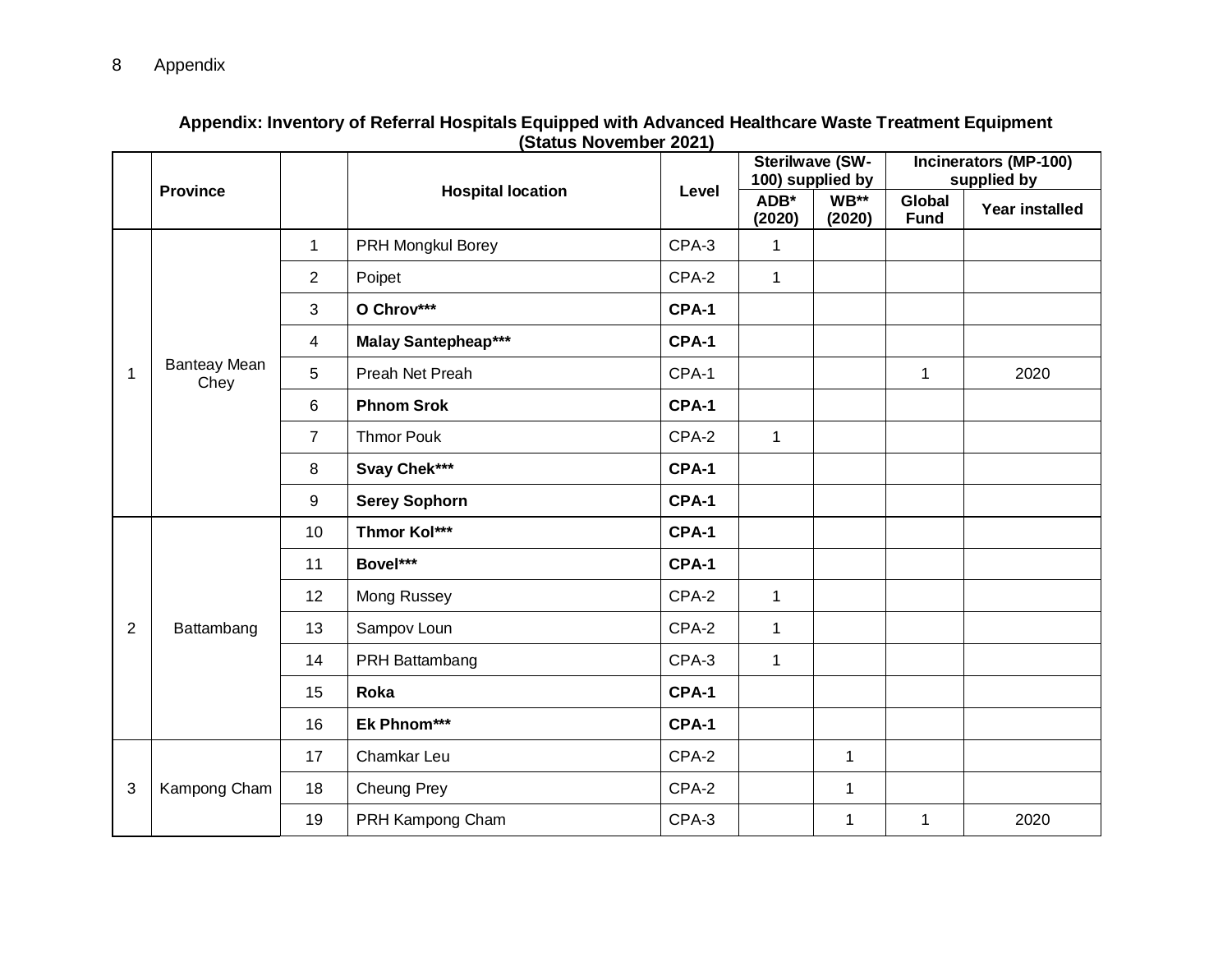|                |                   |                          |                             |                |                | <b>Sterilwave (SW-</b><br>100) supplied by | <b>Incinerators (MP-100)</b>                                                                                 |      |
|----------------|-------------------|--------------------------|-----------------------------|----------------|----------------|--------------------------------------------|--------------------------------------------------------------------------------------------------------------|------|
|                | <b>Province</b>   | <b>Hospital location</b> | Level                       | ADB*<br>(2020) | WB**<br>(2020) | Global<br><b>Fund</b>                      | Year installed                                                                                               |      |
|                |                   | 20                       | <b>Prey Chhor</b>           | CPA-1          |                |                                            |                                                                                                              |      |
|                |                   | 21                       | <b>Srey Santhor***</b>      | CPA-2          |                |                                            |                                                                                                              |      |
|                |                   | 22                       | <b>Stung Trang</b>          | CPA-1          |                | $\mathbf{1}$                               |                                                                                                              |      |
|                |                   | 23                       | Batheay***                  | CPA-1          |                |                                            |                                                                                                              |      |
|                |                   | 24                       | Koh Sotin***                | CPA-1          |                |                                            |                                                                                                              |      |
|                |                   | 25                       | Kang Meas***                | CPA-1          |                |                                            |                                                                                                              |      |
|                |                   | 26                       | PRH Kampong Chhnang         | CPA-3          |                | $\mathbf{1}$                               | $\mathbf{1}$                                                                                                 | 2020 |
| 4              | Kampong<br>Chhang | 27                       | Kampong Tralach             | CPA-1          |                | $\mathbf{1}$                               | supplied by<br>2020<br>$\mathbf{1}$<br>2020<br>1<br>2020<br>$\mathbf{1}$<br>2020<br>$\mathbf 1$<br>2017<br>1 |      |
|                |                   | 28                       | <b>Boribo</b>               | CPA-1          |                |                                            |                                                                                                              |      |
|                | Kampong Speu      | 29                       | Provincial RH Kampong Speu  | CPA-3          |                | $\mathbf{1}$                               |                                                                                                              |      |
| 5              |                   | 30                       | Kong Pisey                  | CPA-2          |                |                                            |                                                                                                              |      |
|                |                   | 31                       | Oudong                      | CPA-2          |                | $\mathbf 1$                                |                                                                                                              |      |
|                |                   | 32                       | <b>RH Trapaing Kraleung</b> | CPA-1          |                |                                            |                                                                                                              |      |
|                |                   | 33                       | <b>Baray Santuk</b>         | CPA-2          |                | $\mathbf{1}$                               |                                                                                                              |      |
| 6              | Kampong Thom      | 34                       | PRH Kampong Thom            | CPA-3          |                | $\mathbf 1$                                |                                                                                                              |      |
|                |                   | 35                       | Stoung                      | CPA-2          |                | $\mathbf{1}$                               |                                                                                                              |      |
|                |                   | 36                       | Angkor Chey                 | CPA-2          | $\mathbf 1$    |                                            |                                                                                                              |      |
| $\overline{7}$ |                   | 37                       | Chhouk                      | CPA-2          | 1              |                                            |                                                                                                              |      |
|                | Kampot            | 38                       | <b>Taken Koh Sla</b>        | CPA-1          |                |                                            |                                                                                                              |      |
|                |                   | 39                       | Kampong Trach               | CPA-2          | $\mathbf 1$    |                                            |                                                                                                              |      |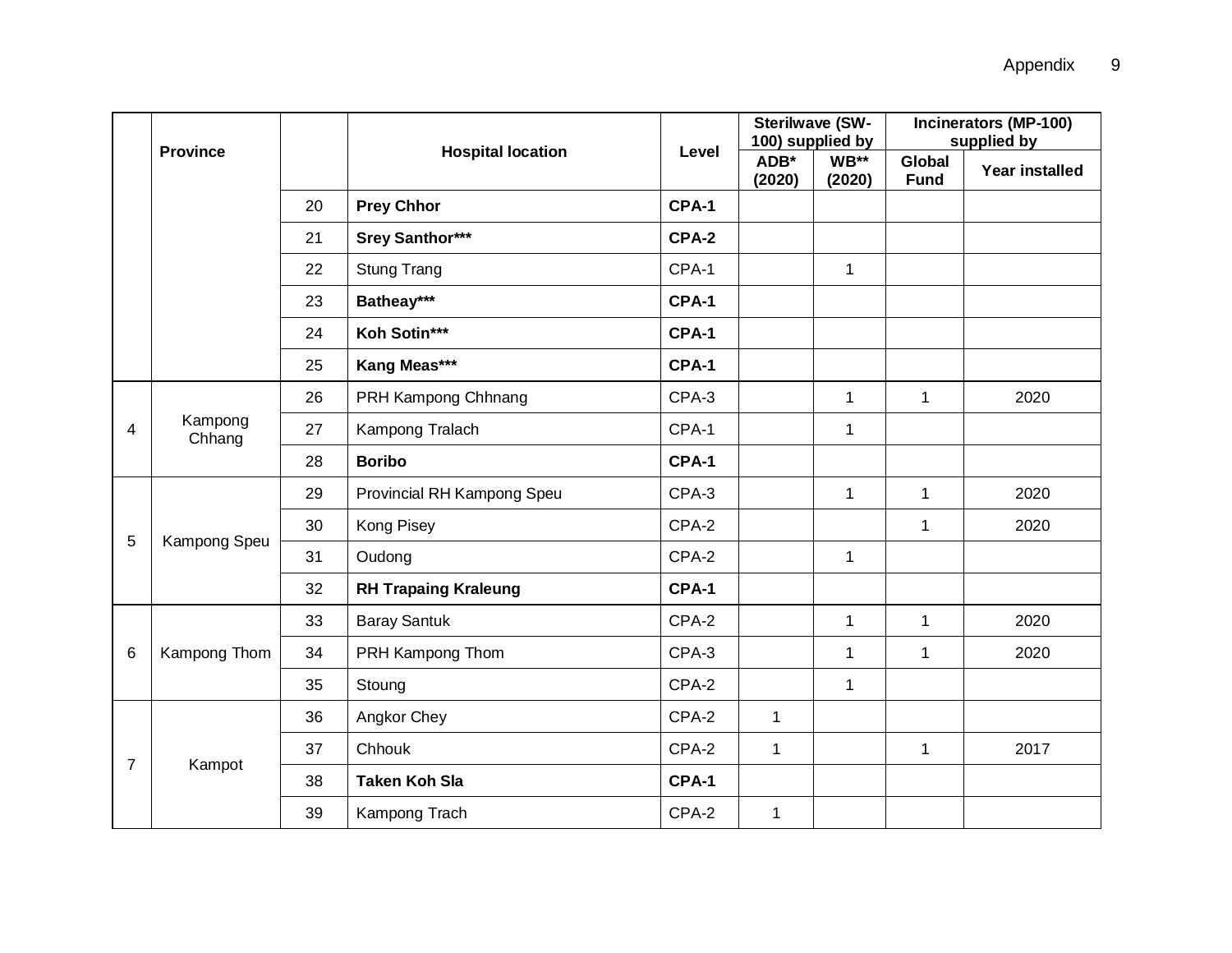|    |                 |    |                                 |       |                | <b>Sterilwave (SW-</b><br>100) supplied by   |                       | Incinerators (MP-100)<br>supplied by |
|----|-----------------|----|---------------------------------|-------|----------------|----------------------------------------------|-----------------------|--------------------------------------|
|    | <b>Province</b> |    | <b>Hospital location</b>        | Level | ADB*<br>(2020) | WB**<br>(2020)                               | Global<br><b>Fund</b> | Year installed                       |
|    |                 | 40 | <b>Provincial RH Kampot</b>     | CPA-3 | $\mathbf 1$    |                                              |                       |                                      |
|    |                 | 41 | Ang Snoul***                    | CPA-1 |                |                                              |                       |                                      |
|    |                 | 42 | <b>Kien Svay</b>                | CPA-1 |                |                                              |                       |                                      |
|    |                 | 43 | Koh Thom                        | CPA-2 | $\mathbf{1}$   |                                              |                       |                                      |
|    |                 | 44 | Khsach Kandal***                | CPA-1 |                |                                              |                       |                                      |
|    |                 | 45 | Bun Rany Hun Sen Roka Korng***  | CPA-2 |                |                                              |                       |                                      |
| 8  | Kandal          | 46 | Ponhea Leu***                   | CPA-2 |                | $\mathbf{1}$<br>$\mathbf{1}$<br>$\mathbf{1}$ |                       |                                      |
|    |                 | 47 | Saang                           | CPA-1 |                |                                              |                       |                                      |
|    |                 | 48 | PRH Chey Chum Neah (Tahmao)***  | CPA-3 |                |                                              |                       |                                      |
|    |                 | 49 | <b>RH Kandal Stung***</b>       | CPA-1 |                |                                              |                       |                                      |
|    |                 | 50 | Lovea Em***                     | CPA-1 |                |                                              |                       |                                      |
|    |                 | 51 | Leuk Dek***                     | CPA-1 |                |                                              |                       |                                      |
|    |                 | 52 | Provincial RH (Smach Mean Chey) | CPA-2 |                |                                              |                       | 2017                                 |
| 9  | Koh Kong        | 53 | Sre Ambel***                    | CPA-1 |                |                                              |                       |                                      |
|    |                 | 54 | <b>Provincial RH Kratie</b>     | CPA-3 | $\mathbf{1}$   |                                              |                       | 2017                                 |
| 10 | Kratie          | 55 | RH Chhlong***                   | CPA-2 |                |                                              |                       |                                      |
|    |                 | 56 | <b>RH</b> Snoul                 | CPA-1 | 1              |                                              |                       |                                      |
|    |                 | 57 | <b>PRH Mondulkiri</b>           | CPA-2 | 1              |                                              |                       |                                      |
| 11 | Mondulkiri      | 58 | RH Koh Nhek                     | CPA-1 |                |                                              | $\mathbf{1}$          | 2017                                 |
| 12 | Phnom Penh      | 59 | <b>RH Samdech Ov</b>            | CPA-1 |                |                                              |                       |                                      |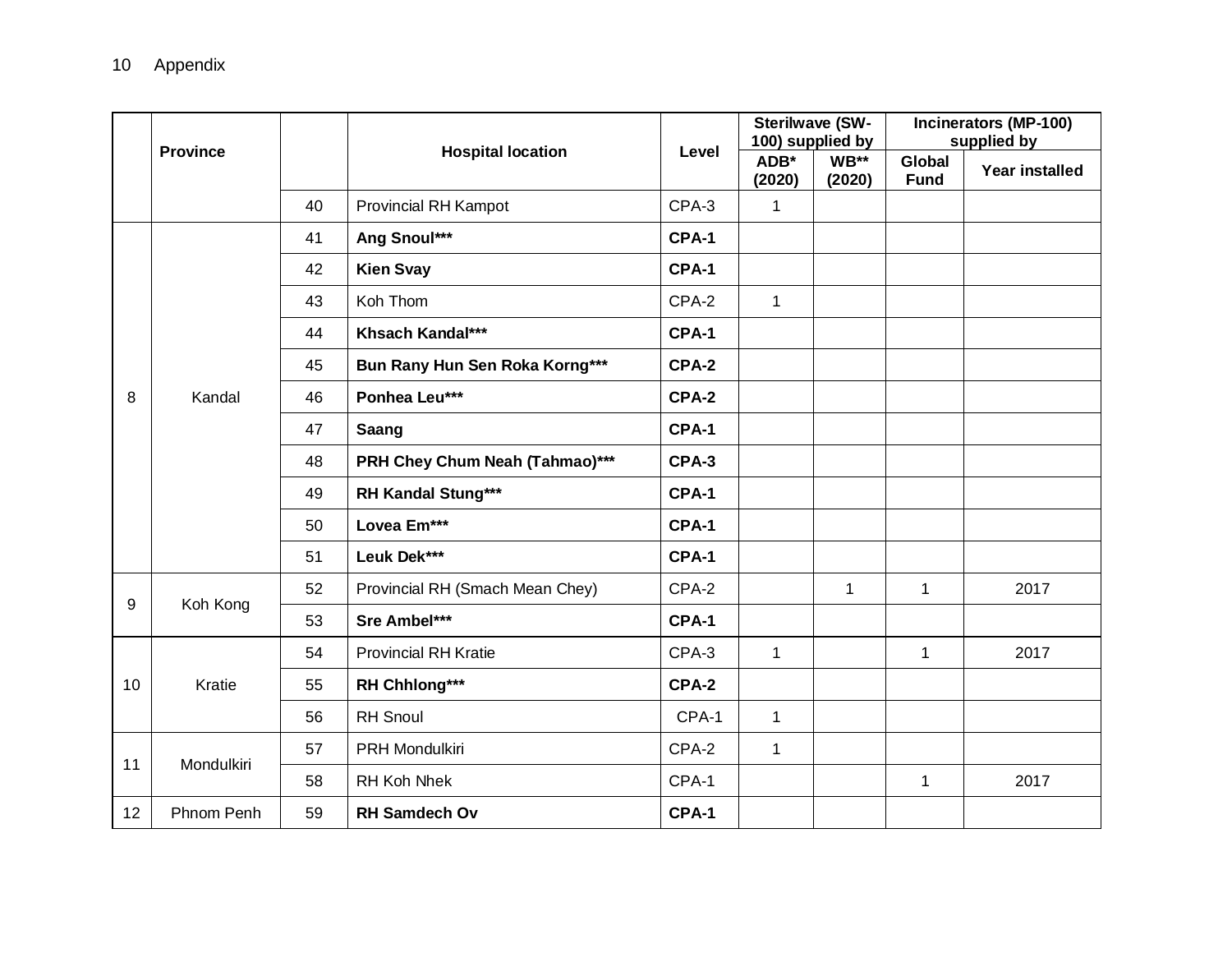|    |                 |    |                                            |       | <b>Sterilwave (SW-</b><br>100) supplied by |                | Incinerators (MP-100)<br>supplied by |                |
|----|-----------------|----|--------------------------------------------|-------|--------------------------------------------|----------------|--------------------------------------|----------------|
|    | <b>Province</b> |    | <b>Hospital location</b>                   | Level | ADB*<br>(2020)                             | WB**<br>(2020) | Global<br><b>Fund</b>                | Year installed |
|    |                 | 60 | <b>Municipality RH (PRH) Phnom Penh***</b> | CPA-3 |                                            |                |                                      |                |
|    |                 | 61 | <b>Chaktumuk</b>                           | CPA-1 |                                            |                |                                      |                |
|    |                 | 62 | Pochentong                                 | CPA-1 |                                            |                |                                      |                |
|    |                 | 63 | <b>Mean Chey (Bassak)</b>                  | CPA-1 |                                            |                |                                      |                |
|    |                 | 64 | <b>Cambodia-Chinese RH Sensok</b>          | CPA-1 |                                            |                |                                      |                |
|    |                 | 65 | <b>Dangkor</b>                             | CPA-1 |                                            |                |                                      |                |
|    |                 | 66 | <b>Prek Phnov</b>                          | CPA-1 |                                            |                |                                      |                |
|    |                 |    | <b>Chakangre (HC upgraded to RH)</b>       | CPA-1 |                                            |                |                                      |                |
| 13 | Preah Vihear    | 67 | Provincial RH 16 Makara                    | CPA-3 | $\mathbf{1}$                               |                | 1                                    | 2017           |
|    |                 | 68 | Rh Chomksan***                             | CPA-1 |                                            |                |                                      |                |
|    |                 | 69 | Kamchay Mear***                            | CPA-1 |                                            |                |                                      |                |
|    |                 | 70 | <b>Kg Trabek</b>                           | CPA-2 | $\mathbf{1}$                               |                |                                      |                |
|    |                 | 71 | Mesang                                     | CPA-1 |                                            |                |                                      |                |
|    |                 | 72 | RH Neak Leung***                           | CPA-2 |                                            |                |                                      |                |
| 14 | Prey Veng       | 73 | Pearaing                                   | CPA-2 | $\mathbf{1}$                               |                |                                      |                |
|    |                 | 74 | Preah Sdach                                | CPA-1 | $\mathbf{1}$                               |                |                                      |                |
|    |                 | 75 | Svay Antor***                              | CPA-1 |                                            |                |                                      |                |
|    |                 | 76 | Sithor Kandal                              | CPA-1 |                                            |                | 1                                    | 2020           |
|    |                 | 77 | PRH Prey Veng                              | CPA-3 | $\mathbf{1}$                               |                |                                      |                |
|    |                 | 78 | Ba Phnom***                                | CPA-1 |                                            |                |                                      |                |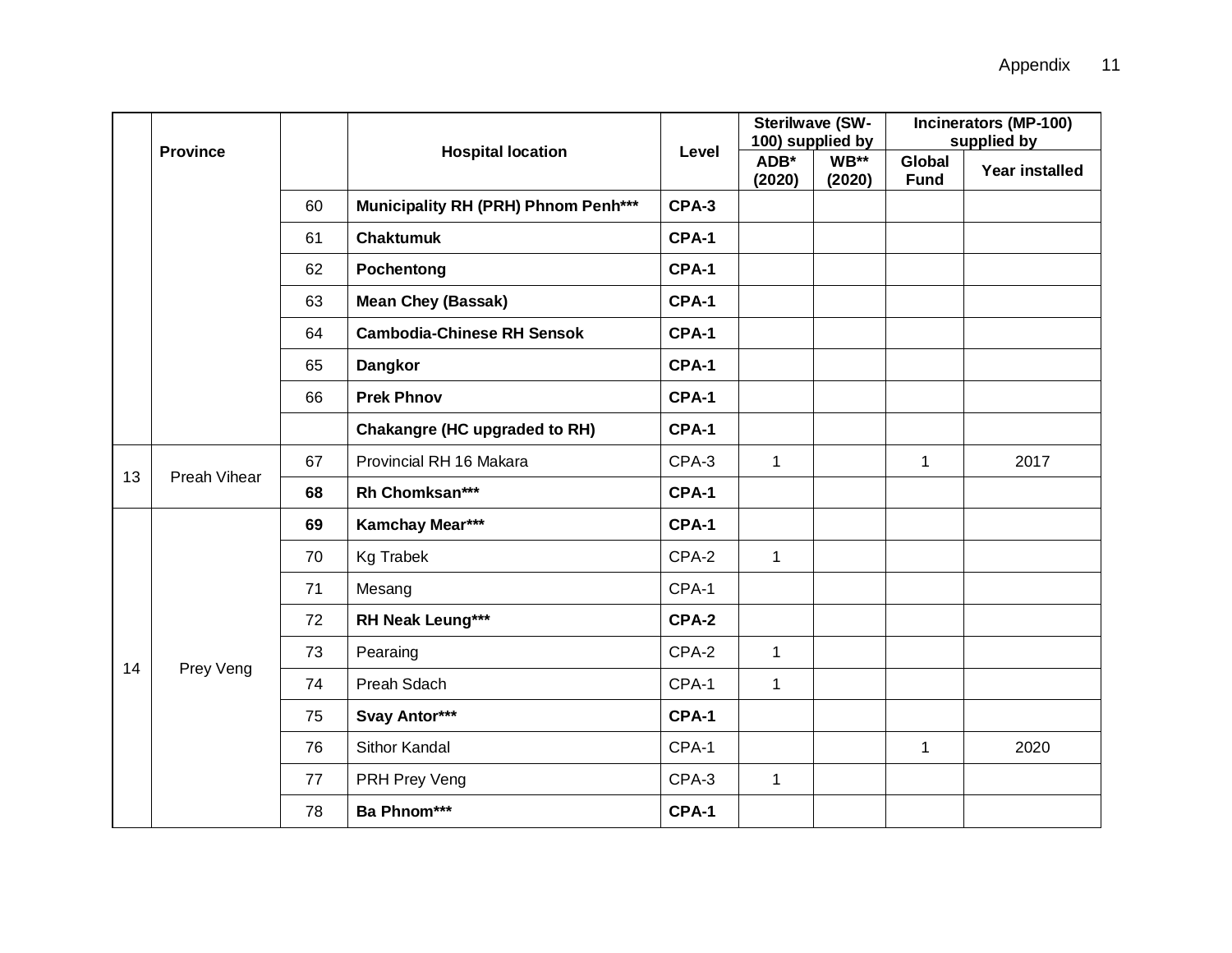|    |                     |    |                          |       | <b>Sterilwave (SW-</b><br>100) supplied by |                | Incinerators (MP-100)<br>supplied by                                                                                                 |                       |
|----|---------------------|----|--------------------------|-------|--------------------------------------------|----------------|--------------------------------------------------------------------------------------------------------------------------------------|-----------------------|
|    | <b>Province</b>     |    | <b>Hospital location</b> | Level | ADB*<br>(2020)                             | WB**<br>(2020) | Global<br><b>Fund</b>                                                                                                                | <b>Year installed</b> |
|    |                     | 79 | Peam Chor***             | CPA-1 |                                            |                |                                                                                                                                      |                       |
|    |                     | 80 | Kanhchreach***           | CPA-1 |                                            |                |                                                                                                                                      |                       |
|    |                     | 81 | Bakan                    | CPA-1 |                                            | $\mathbf{1}$   |                                                                                                                                      |                       |
| 15 | Pursat              | 82 | <b>PRH Pursat</b>        | CPA-3 |                                            | $\mathbf{1}$   | $\mathbf{1}$                                                                                                                         | 2020                  |
|    |                     | 83 | Kravanh                  | CPA-1 |                                            |                | $\mathbf{1}$<br>2020                                                                                                                 |                       |
|    |                     | 84 | Krakor                   | CPA-1 |                                            | $\mathbf 1$    |                                                                                                                                      |                       |
|    |                     | 85 | Provincial RH Ratanakiri | CPA-3 | $\mathbf{1}$                               |                | 2020<br>$\mathbf{1}$<br>$\mathbf 1$<br>$\mathbf{1}$<br>1<br>2020<br>$\mathbf 1$<br>2020<br>$\mathbf{1}$<br>$\mathbf{1}$<br>2020<br>1 |                       |
| 16 | Ratanakiri          | 86 | Bor Keo                  | CPA-1 |                                            |                |                                                                                                                                      |                       |
|    |                     | 87 | <b>RH Kralanh</b>        | CPA-1 |                                            |                |                                                                                                                                      |                       |
|    |                     | 88 | Provincial RH Siem Reap  | CPA-3 |                                            |                |                                                                                                                                      |                       |
| 17 | Siem Reap           | 89 | Sotnikum                 | CPA-2 |                                            |                |                                                                                                                                      |                       |
|    |                     | 90 | RH Angkor Chum           | CPA-1 |                                            |                |                                                                                                                                      |                       |
|    |                     | 91 | <b>RH Pouk***</b>        | CPA-1 |                                            |                |                                                                                                                                      |                       |
| 18 | Preah Sihanouk      | 92 | <b>Provincial RH</b>     | CPA-3 |                                            |                |                                                                                                                                      |                       |
| 19 | <b>Steung Treng</b> | 93 | <b>Provincial RH</b>     | CPA-3 | $\mathbf{1}$                               |                |                                                                                                                                      |                       |
|    |                     | 94 | Chiphou                  | CPA-1 | $\mathbf{1}$                               |                |                                                                                                                                      |                       |
|    |                     | 95 | Romeas Hek               | CPA-2 |                                            |                |                                                                                                                                      |                       |
| 20 | Svay Rieng          | 96 | PRH Svay Rieng           | CPA-3 | $\mathbf{1}$                               |                |                                                                                                                                      |                       |
|    |                     | 97 | Svay Chrum***            | CPA-1 |                                            |                |                                                                                                                                      |                       |
|    |                     | 98 | <b>Svay Teap</b>         | CPA-1 |                                            |                |                                                                                                                                      |                       |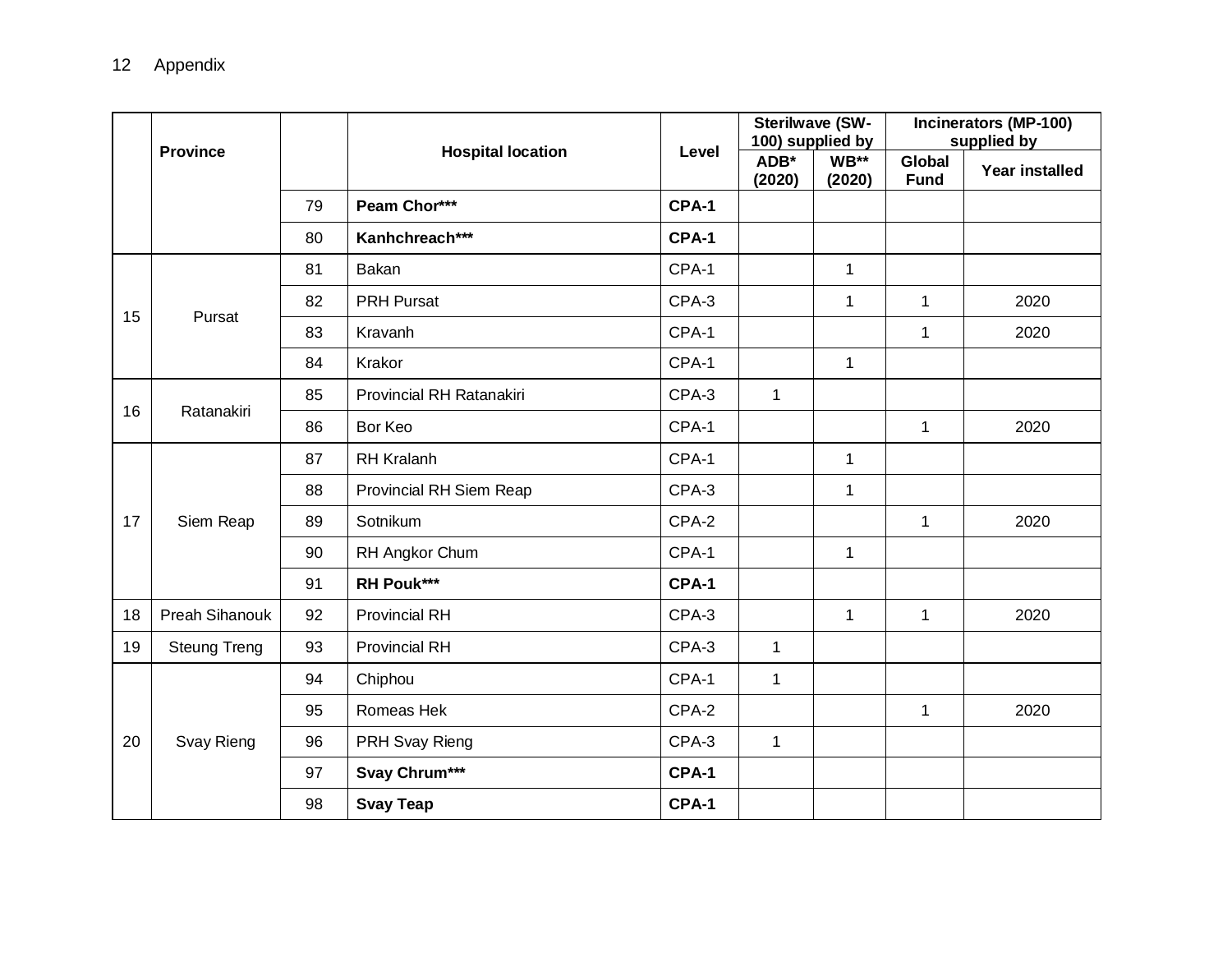|    |                 |     |                                     |       | <b>Sterilwave (SW-</b><br>100) supplied by |                  | Incinerators (MP-100)<br>supplied by |                                                                       |
|----|-----------------|-----|-------------------------------------|-------|--------------------------------------------|------------------|--------------------------------------|-----------------------------------------------------------------------|
|    | <b>Province</b> |     | <b>Hospital location</b>            | Level | ADB*<br>(2020)                             | $WB**$<br>(2020) | <b>Global</b><br><b>Fund</b>         | <b>Year installed</b><br>2020<br>2020<br>2020<br>2020<br>2017<br>2021 |
|    |                 | 99  | Samaki Rumdoul***                   | CPA-1 |                                            |                  |                                      |                                                                       |
|    |                 | 100 | Ang Rokar***                        | CPA-1 |                                            |                  |                                      |                                                                       |
|    |                 | 101 | Bati***                             | CPA-1 |                                            |                  |                                      |                                                                       |
|    |                 | 102 | PRH (Takeo)                         | CPA-3 |                                            | $\mathbf{1}$     | $\mathbf{1}$                         |                                                                       |
| 21 | Takeo           | 103 | Kirivong                            | CPA-2 |                                            | $\mathbf{1}$     |                                      |                                                                       |
|    |                 | 104 | Prey Kabbas                         | CPA-1 |                                            | $\mathbf 1$      |                                      |                                                                       |
|    |                 | 105 | Angkor Borey***                     | CPA-1 |                                            |                  |                                      |                                                                       |
|    |                 | 106 | Koh Andet***                        | CPA-1 |                                            |                  |                                      |                                                                       |
| 22 | Oddar           | 107 | <b>Oddar Meanchey Provincial RH</b> | CPA-2 |                                            | $\mathbf{1}$     | $\mathbf{1}$                         |                                                                       |
|    | Meanchey        | 108 | Anlong Veng                         | CPA-1 |                                            |                  | $\mathbf{1}$                         |                                                                       |
| 23 | Kep             | 109 | Provincial RH***                    | CPA-1 |                                            |                  | $\mathbf 1$                          |                                                                       |
| 24 | Pailin          | 110 | <b>Provincial RH Pailin</b>         | CPA-2 | $\mathbf{1}$                               |                  | $\mathbf 1$                          |                                                                       |
|    |                 | 111 | Preah Norodom Sihanouk (Soung)      | CPA-2 | $\mathbf{1}$                               |                  | 1                                    |                                                                       |
|    |                 | 112 | Krochmar***                         | CPA-1 |                                            |                  |                                      |                                                                       |
|    |                 | 113 | Memut                               | CPA-2 | $\mathbf 1$                                |                  |                                      |                                                                       |
| 25 | Tbaung Khmum    | 114 | Oraing Ov***                        | CPA-1 |                                            |                  |                                      |                                                                       |
|    |                 | 115 | Ponhea Krek                         | CPA-2 | $\mathbf{1}$                               |                  |                                      |                                                                       |
|    |                 | 116 | <b>Damber</b>                       | CPA-1 |                                            |                  |                                      |                                                                       |
|    |                 |     | <b>Total</b>                        |       | 27                                         | 23               | 25                                   | 2017-21                                                               |